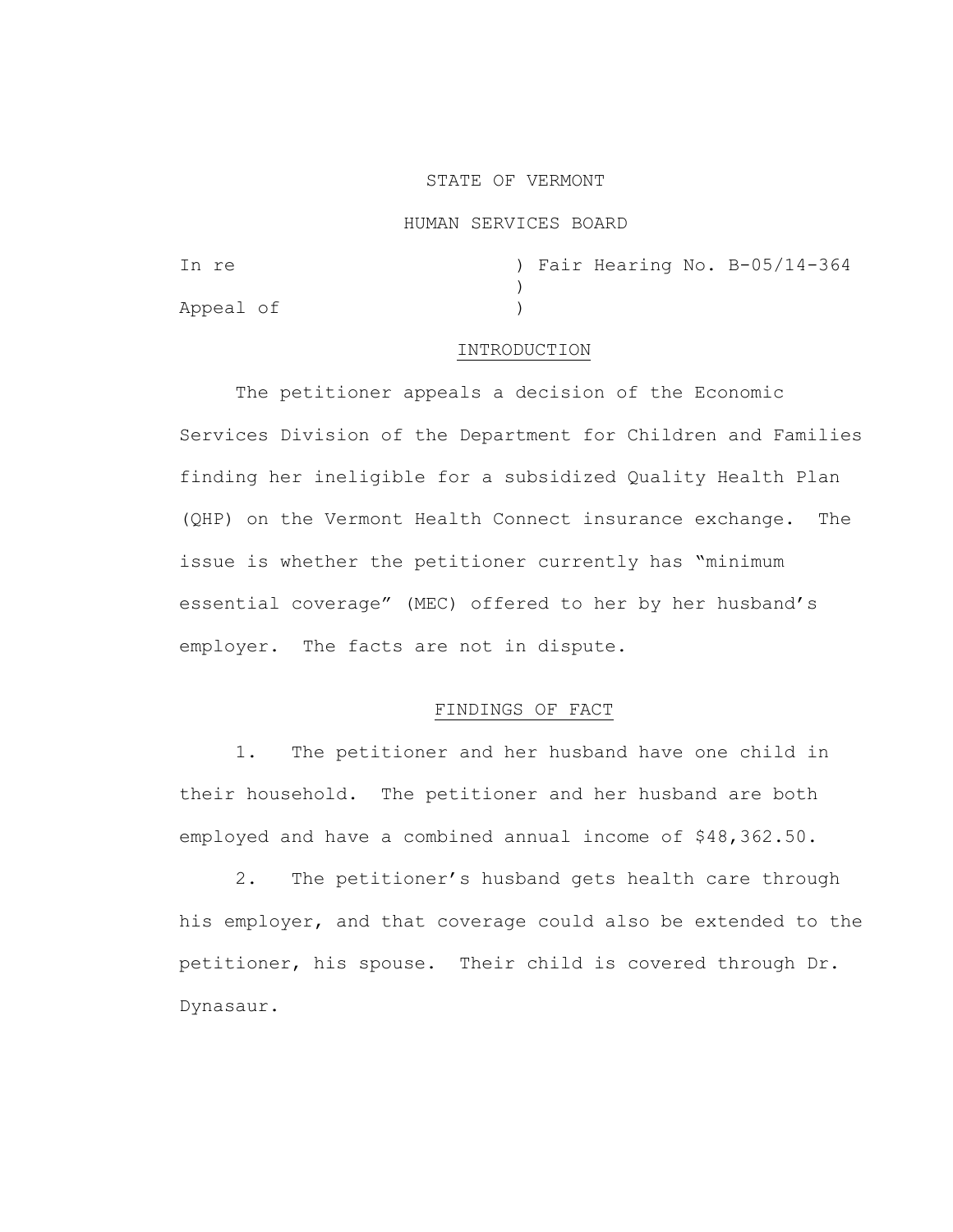3. On March 10, 2014 the petitioner applied for QHP coverage and subsidies on the exchange. The application was denied because the Department determined that she has minimum essential coverage (MEC) available to her through her husband's employer.

4. The husband's health insurance premiums total \$1,160 per year. The petitioner believes she should be eligible to enroll in a subsidized QHP because she and her husband would pay more than 9.5 percent of their combined annual income (which is \$4,594.43) for employer-sponsored health coverage that includes both of them.

5. There is no dispute that the coverage provided by the husband's employer pays at least 60 percent of the medical costs incurred by beneficiaries under that plan.

#### ORDER

The decision of the Department denying the petitioner eligibility for a subsidized QHP on the exchange is affirmed.

### REASONS

Eligibility for the financial assistance available on the Quality Health Plan (QHP) exchange requires that the applicant not already have an employer-sponsored plan that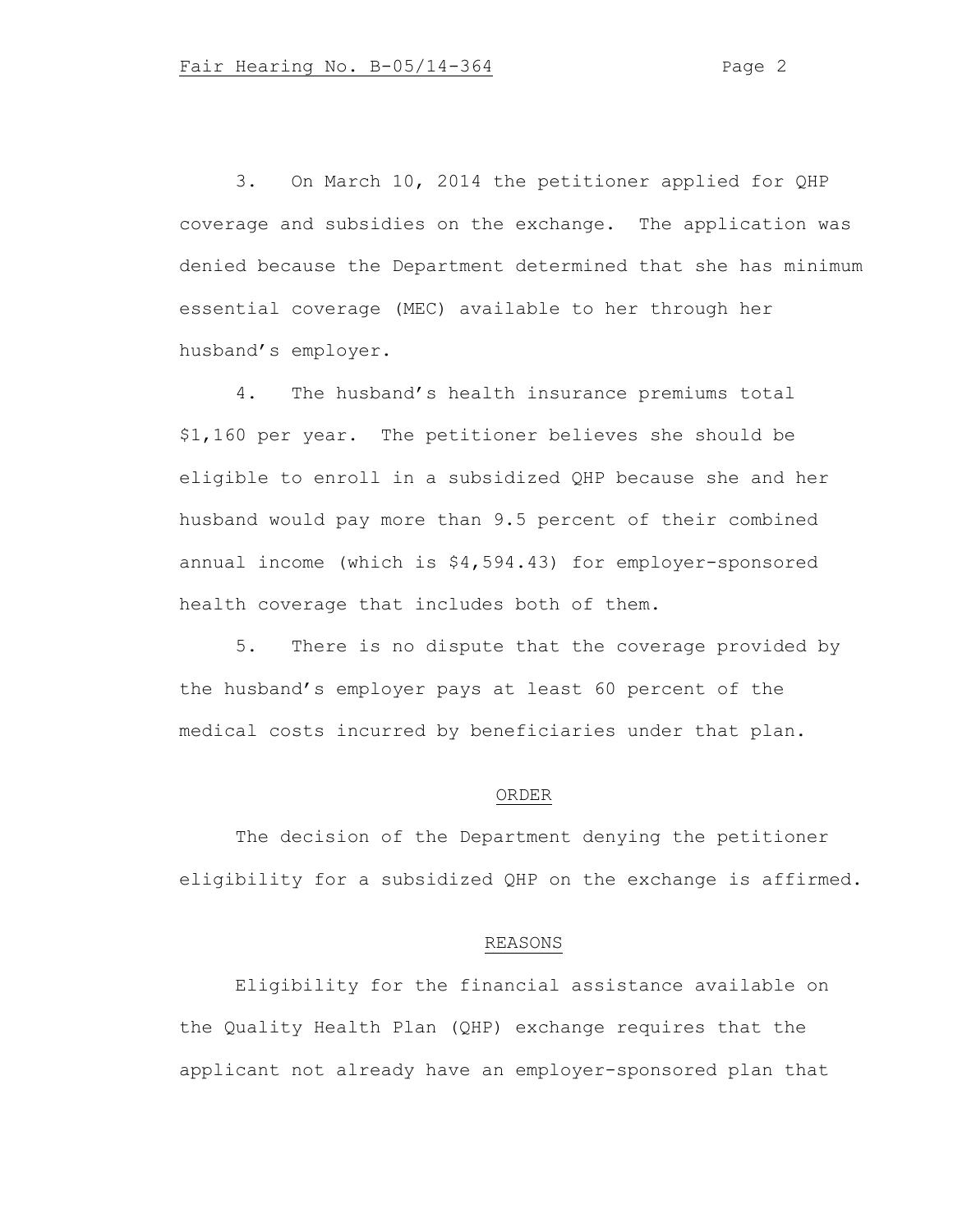meets minimum essential coverage (MEC) which is defined as (1) being "affordable" and (2) meeting "minimum value criteria." Health Benefits Eligibility and Enrollment (hereafter HBEE) Rule § 23.00(a).

The regulations provide with regard to the first factor, "affordability," that an *employee's* employer-sponsored health insurance plan:

. . . is affordable for an employee if the portion of the annual premium the employee must pay, whether by salary reduction or otherwise (required contribution), for self-only coverage does not exceed the required contribution percentage (as defined in paragraph(c)) of the applicable tax filer's household income for the benefit year.

### HBEE § 23.02(a)(1)

The current required contribution percentage is 9.5 percent. HBEE § 23.02(c). With the petitioner's annual household income of \$48,362.50, 9.5 percent is \$4,594.43 per year. The husband's \$1,160.12 annual premium for employer sponsored health insurance for himself as the employee is far under that figure. Under the above regulation, the petitioner's husband's health insurance premium is, therefore, "affordable" for him as the employee.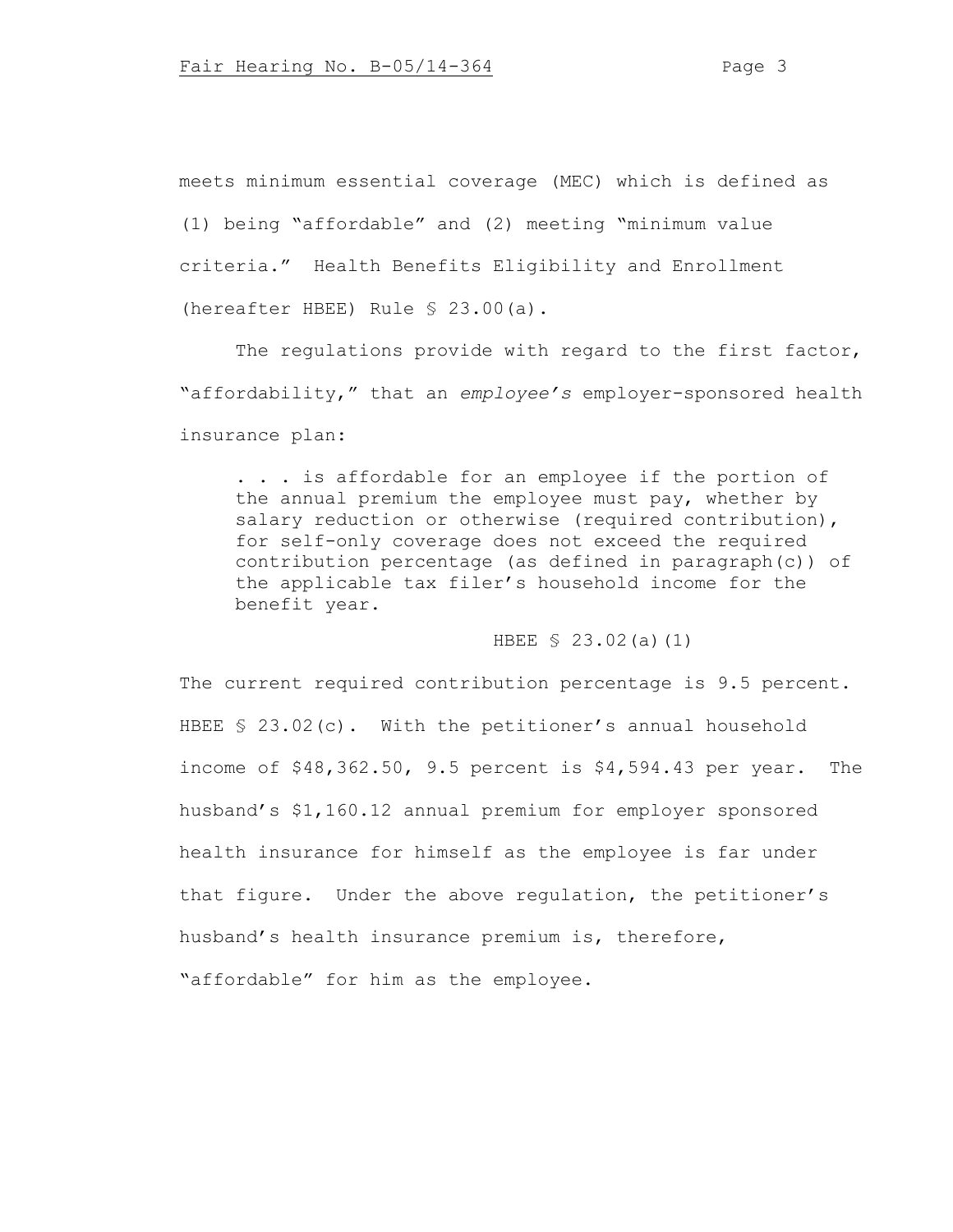The petitioner is not the employee herself but rather what the requlations refer to as "related-individual."<sup>1</sup> A *related individual's* employer-sponsored health insurance plan:

. . . is affordable for a related individual if the portion of the annual premium *the employee must pay for self-only coverage* does not exceed the required contribution percentage as described in (a)(1) of this subsection.

HBEE § 23.02(a)(2)(emphasis added)

Under this section, "affordability" for the related individual (here the petitioner) is measured not by the amount the employee (her husband) *would* pay to have one or more related individuals added to his coverage, but by the premium that the employee pays *only* for his own insurance. The provision does not allow the Department to consider the higher premium that would be necessary to add the petitioner to her husband's coverage in applying the 9.5 percent "affordability" figure.

<sup>&</sup>lt;sup>1</sup> The requlations provide, in pertinent part, that "a related individual is an individual who is not an employee of an employer offering an eligible employer-sponsored plan, but who can enroll in such plan because of their relationship to the employee. This definition has a similar meaning as the definition of 'dependent' for purposes of the Small Employer Health-Benefits Program under Part Six of this rule" HBEE § 23.01(c)(1)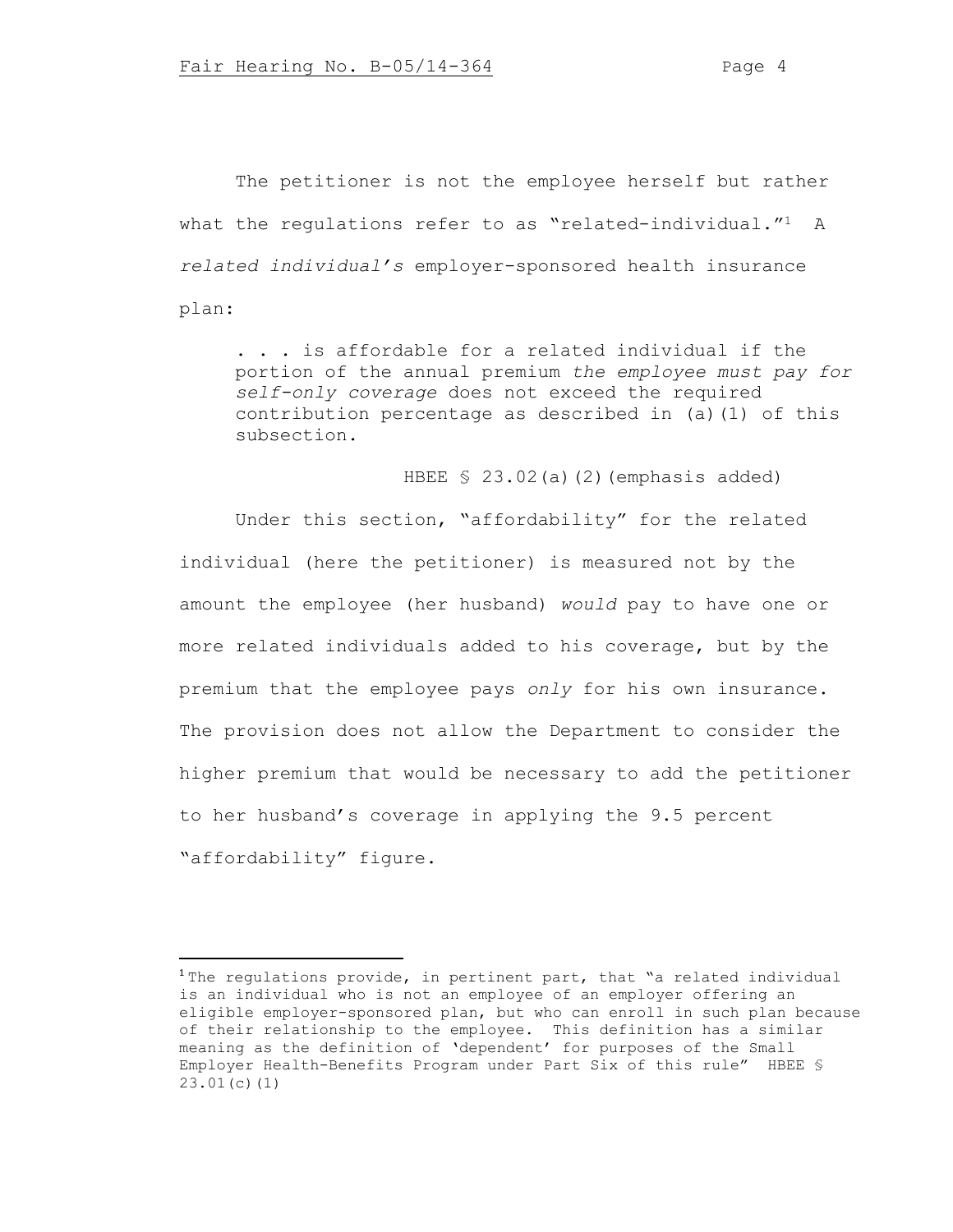With regard to the second factor, "minimum value" is defined in the regulations as follows:

An eligible employer-sponsored plan provides minimum value only if the plan's share of the total allowed costs of benefits provided to the employee under the plan (as determined under guidance issued by the Secretary of HHS under § 1302(d)(2) of the ACA (42 USC § 18022(d)(2))is at least 60 percent.

### HBEE § 23.03

As noted above, there is no dispute in this matter that the plan offered by the husband's employer meets this "minimum value" criterion.

Inasmuch as the health insurance offered to the petitioner through her husband's employer is both "affordable" and meets "minimum value" requirements under the above regulations, the petitioner is deemed to have minimum essential coverage (MEC), which renders her not eligible to enroll in any subsidized QHP on the exchange. HBEE § 23.00(a).

It is understandable that the petitioner would maintain that "affordability" (i.e., less than 9.5 percent) should be measured by the cost of the insurance premiums her husband would pay to add her to his employer's insurance plan. However, the regulations clearly provide otherwise, and inasmuch as the Department correctly applied those